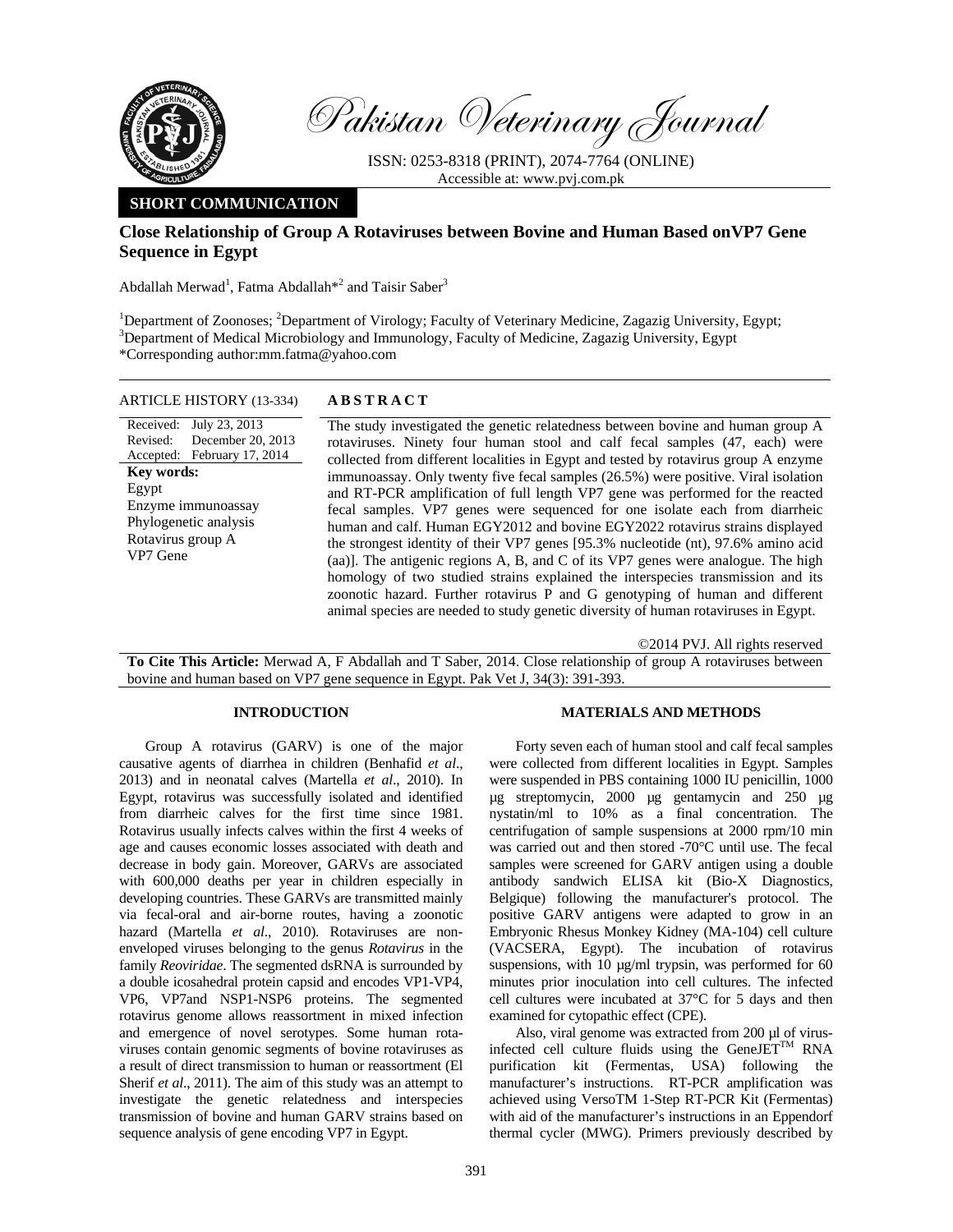(Falcone *et al*., 1999) were used to amplify the VP7 genes (forward primer: 5'-GGC TTT AAA AGA GAG AAT TTC CGT CTG G-3' & reverse primer: 5'-GGT CAC ATC ATA CAA TTC TAA TCT-3'). The negative and positive controls were included in each PCR reaction and kindly obtained from Virology Department, Faculty of Veterinary Medicine, Zagazig University. Afterwards, PCR products (5µl ) were separated on 1% ethidium bromide stained agarose gel electrophoresis at 120 V for 20 min. DNA Marker (1-kbp) was used as standard and the amplicons were visualized using ultraviolet light transilluminator (Spectroline).

PCR products were purified using GeneJET PCR purification kit (Fermentas). Each purified amplicon was sequenced in both forward and reverse directions using the amplification primers. The sequencing reaction was performed in an automated sequencer (Macrogen Inc., Korea ABI 3730XL DNA analyzer). Afterwards, comparative alignment and phylogenetic analysis of the sequence identity, divergence and phylogenetic relationship was performed computationally using MEGA5 program, product version 5.1. The nucleotide sequences of the human (EGY2012) and bovine (EGY2022) GARV strains were deposited into GenBank (Table 1).

### **RESULTS AND DISCUSSION**

The GARVs are widespread in the domestic animals and play a substantial role in the introduction of novel strains into the human population. Whereas, the close contact between animal and human promotes interspecies transmission and mixed infections. The zoonotic transmission and genetic reassortment between human and bovine GARVs have been confirmed (Martella *et al*., 2010; Mukherjee *et al*., 2013). Concerning, GARV antigens that were tested in fecal samples with a double antibody sandwich ELISA kit, twenty five (26.6%) out of 94 fecal samples were found positive. The GARV antigens were positive in diarrheic calves (34.04%; 16/47) and human (19.1%; 9/47).

 The reacted 25 fecal samples were grown in MA-104 cell culture. The characteristic CPE appeared in the form of cell rounding, cell detachment and lytic foci (Fig. 1). While, the control MA-104 cells were not inoculated with rotavirus appear normal. The cell culture supernatants of 25 GRRVs isolates were subjected to RT-PCR. The full length of VP7 gene yielded a product size of 1062 bp (Fig. 2).

The VP7 sequencing and phylogenetic analysis differentiated animal strains from human rotavirus strains. Thereby, we selected one isolate each from diarrheic human and calf from the same locality for sequence analysis of fulllength VP7 genes using MEGA5.1 program and compared its genomic relatedness to representative 21 GARV reference strains of human and bovine origin. Accessions numbers and similarity percentage of nucleotide and amino acid sequences of studied and reference strains were provided (Table 1). In the study, human EGY2012 and bovine EGY2022 GARV strains shared a high level of similarity to VP7 genes (95.3% nt, 97.6% aa). The VP7 sequences of current bovine and human strains displayed high homologies with EGY2295 (Holmes *et al*., 1999); EGY1850 human strains (Naficy *et al*., 1999) in Egypt and with a bovine strain 86 in India (Chitambar *et al*., 2011). Of

interest, VP7 nucleotide and amino acid sequences of human EGY2295 strain (Holmes *et al*., 1999) had strongest identity (98.6% nt, 95.9% aa) with human EGY2012 and (98.7% nt, 96.9% aa) with bovine EGY2022. Otherwise, EGY2012 and EGY2022 GARV strains showed low identity with a percentage ranged from 56.1-79.8% nt and 78.1-95.3% aa comparing with bovine strains (Niigata9801, MX001, B223, NCDV, 61A, WC3, RUBV319) and human strains (PA5/89, wt/BEL/B10925). The bovine and human strains of this study shared low homologies with bovine MX001 strain in mexico (Rodríguez-Limas *et al*., 2009) and with human PA5/89 strain in Italy (De Grazia *et al*., 2011). The deduced amino acid of Niigata 9801 strain showed close relatedness (93.7, 95.3%) to EGY2012 and EGY2022 strains, respectively.



Fig. 1: Cytopathic effect of rotavirus on MA -104 cell culture. A: Normal MA-104 cell culture, showing confluent monolayer sheet. B: infected MA-104 cell culture, showing the characteristic CPE in the form of cell rounding, cell detachment and lytic foci.



**Fig. 2:** Agarose gel electrophoresis of the full length VP7 gene of GARV isolates : lane 1 ;1-kbp DNA Marker; lane 2; positive control; lane 3; negative control; Lanes;4, 5, 6,7 and 8 (1062 bp full-length VP7 gene of bovine origin); lanes, 9, 10, 11and 12 (1062 bp full-length VP7 gene of human origin).

The phylogenetic relationships between two studied strains and reference GARV strains of bovine and human origin were explained using MEGA5.1 program (Fig. 3). It is interesting, the antigenic regions A, B, and C of VP7 gene in deduced amino acid sequence data were identical in the two studied strains, 86, 68, 79, 2371WCVP7C and EGY2295 strains. This was in conformity with the results reported by (El Sherif *et al*., 2011) who supported an evidence for interspecies transmission, genetic and antigenic relationship among VP7 genes for bovine and human GARV strains. Thereby, the strongest identity of human EGY2012 and bovine EGY2022 strains in this study indicated that VP7s of bovine GARV origin shared in strains of human rotaviruses. This clarified interspecies transmission of bovine GARV to human due to human in close proximity to infected farm animals in developing countries.